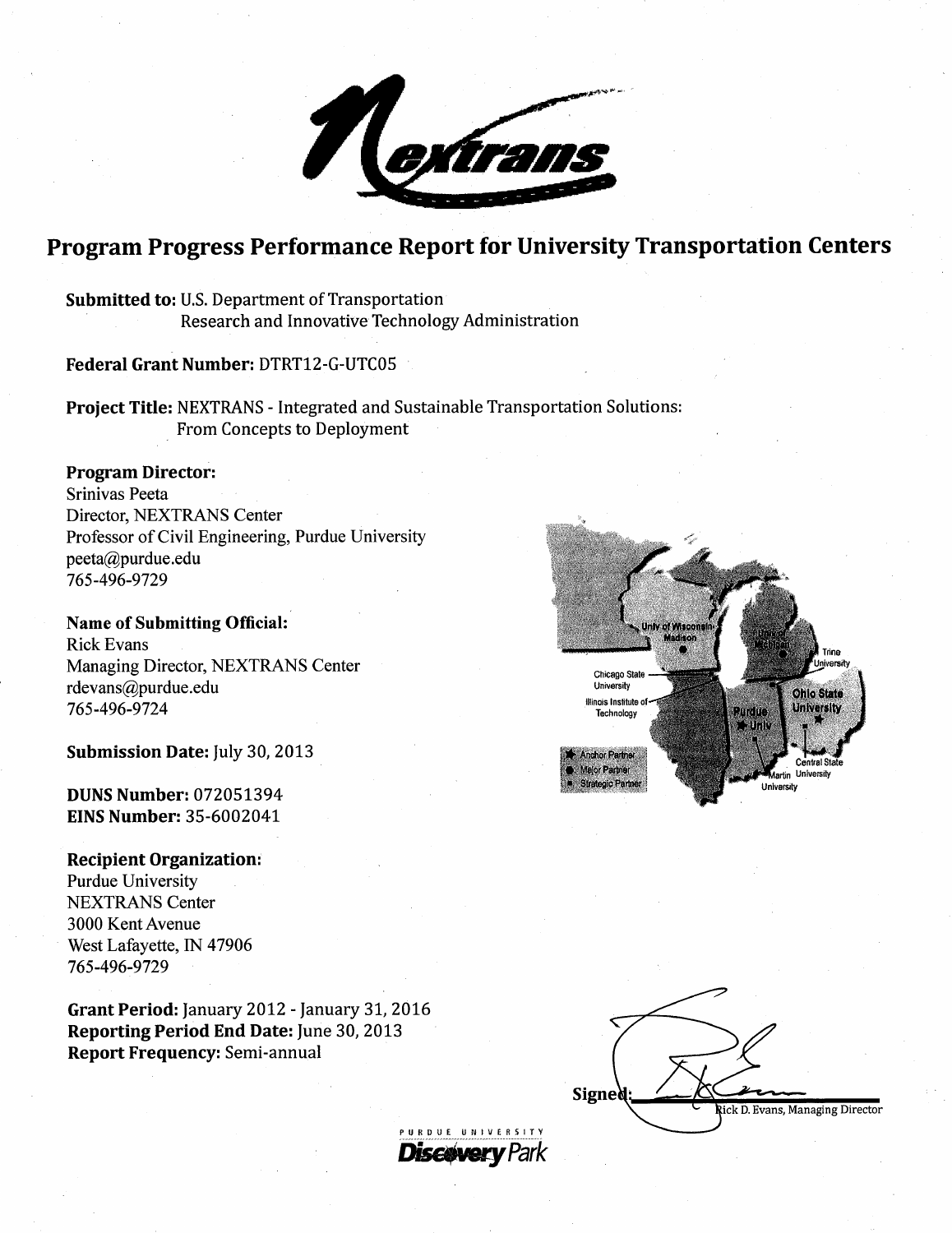From January 1 to June 30, 2012, activities of the NEXTRANS Center focused on eleven projects at Purdue University, The Ohio State University, the University of Michigan, and the University of Wisconsin – Madison.

## **PART 1: ACCOMPLISHMENTS**

### **Major Goals**

There have been no changes to program goals.

### **Major Activities**

*Analysis of Policies Aimed at Increasing Use of Natural Gas in the Transportation System*

- The analysis will be done using a model called MARKAL-Macro. MARKAL (short for market allocation) is a widely used bottom-up energy model originally from the International Energy Agency with thousands of technologies included for satisfying energy demands.
- We will do model modifications to implement the indicated natural gas policies and technologies.
- We will measure costs of each policy option in terms of GHG reduction and reduction in oil imports.
- We will be able to estimate how natural gas incentives for transportation compare with alternative policies both in terms of GHG reduction and increasing energy security through reduced oil imports.

### *Using Naturalistic Driving Performance Data to Develop an Empirically Defined Model of Distracted Driving*

- Review the literature on distracted driving.
- Select a sample of distracted driving events from UMTRI's naturalistic driving database.
- Develop an algorithm to identify distracted driving and estimate the level of distraction using kinematic indicators.
- Validate the algorithm using telematic data from instrumented vehicles.

*Accessibility-Based Evaluation of Transportation and Land-Use Planning: From Laboratory to Practice*

- Hired a team of research assistants integrated between current project and Grengs' data standards project.
- Refined research questions.
- Refined methods for all four research questions (below).
- Researched possible case studies.

*Standardized Metrics for Accessibility: Establishing a Federal Policy-Relevant Knowledge Base*

- Investigated the National Transit Database (NTD) and the Highway Performance Monitoring System (HPMS) as models for standardized data.
- Examined the requirements, mandates, and incentives that drive current travel demand modeling at regional agencies.
- Prepared for conducting interviews by doing background reading on federal requirements related to data collection and reporting, especially related to travel demand modeling. Identified contacts for conducting interviews.
- Conducted approximately five interviews.

*Mapping New Mobility Business and Employment Opportunity in Michigan: Developing a Data-Driven Graphic Platform for Assessing and Advancing Industry Cluster Development Opportunities in Urban Regions*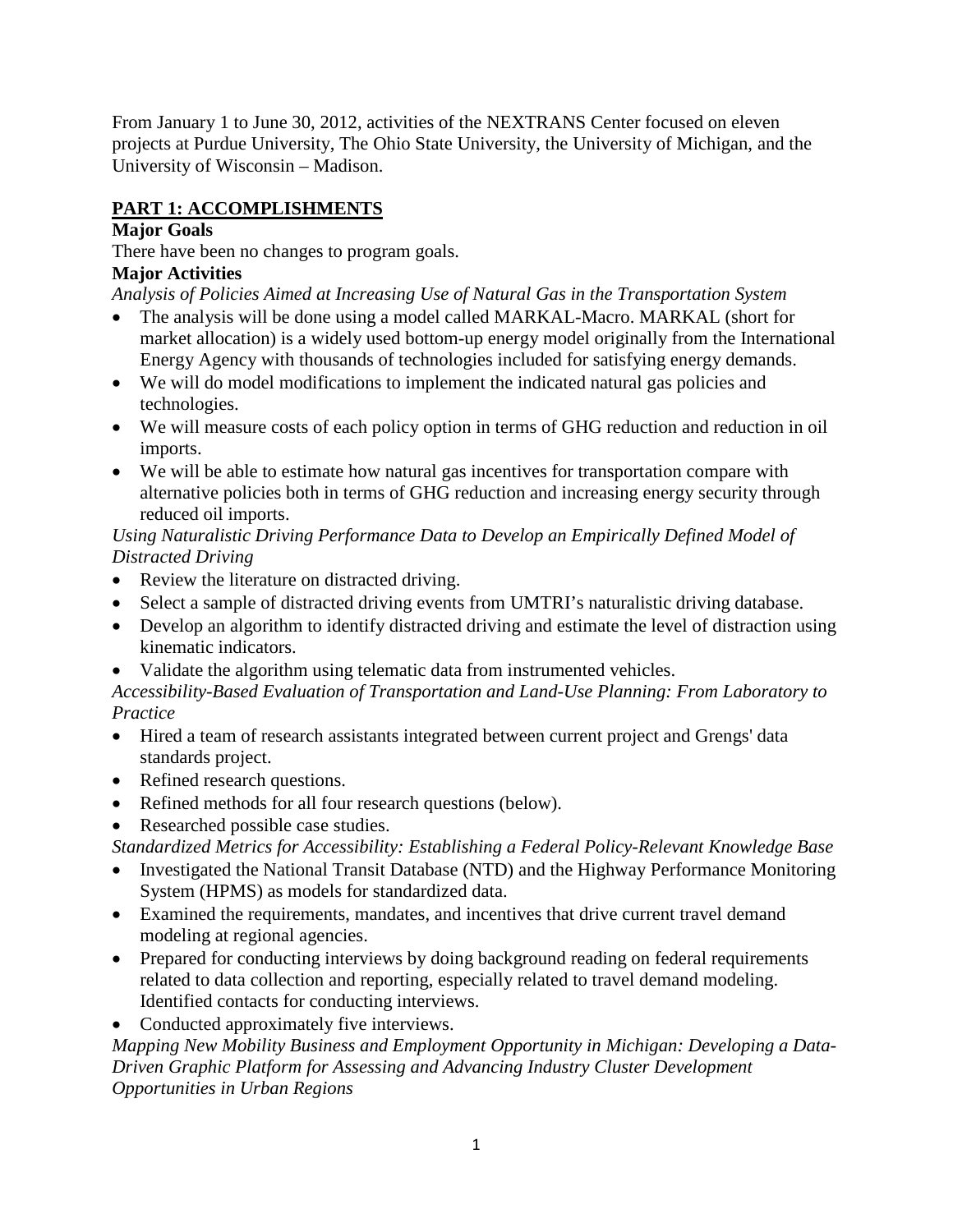- Project work initiated: May 1 2013.
- Team coordination meetings to refine scope.
- Establishment of Industry Sector Metrics (underway).
- Data Collection (underway).
- GIS based mappings (underway)

*Use of Comparative Efficiency Analysis to Optimize Transportation Infrastructure*

- Prepared a proposed work plan and completed the Research Project Funding Agreement.
- Awaiting funds to be awarded via an established fund account at UW-Madison to begin work.

*Research, Education and Outreach from Campus Transit Laboratory*

- Continued collecting directly observed passenger origin-destination (OD) flows.
- Summarized directly observed OD flows for stakeholders and research efforts.
- Continued processing automatic vehicle location (AVL) data to determine bus cycle times, and stop-to-stop travel times.
- Summarized bus cycle times and stop-to-stop travel times for stakeholders and research efforts.
- Investigated bus cycle times and stop-to-stop travel times to evaluate impacts of infrastructure and class scheduling changes.
- Continued processing automatic passenger counter (APC) data.
- Summarized APC data for stakeholders and research efforts.
- Began empirically investigating feasibility of OD flow collection from Wi-Fi signal detection on CTL routes.
- Developed statistically significant results on community perceptions and attitudes related to a technology-enhanced bus transit service.
- Continued developing a website that describes Campus Transit Lab (CTL) related activities.
- Used CTL-based education modules and activities in three courses.
- Responded to multiple stakeholder requests for CTL data and information.
- Summarized boarding and alighting volumes at selected stops to allow an assessment of transfer potential between OSU Campus Area Bus Service (CABS) and Central Ohio Transit Authority (COTA) routes at request of Ohio State University (OSU) Transportation and Traffic Management (TTM).
- Summarized boarding and alighting volumes by time-of-day for a specific CABS route to allow an assessment of late-hour, weekend bus service needs at request of OSU TTM.
- Provided selected CABS APC and AVL data to allow an assessment of anticipated electric bus operating performance on campus routes traversing steep grades; at request of OSU Center for Automotive Research.

*Truck Activity and Wait Times at International Border Crossings*

- Received and processed additional CEVA Logistics truck time and location data.
- Processed data into times trucks incur at various locations at and approaching Ambassador Bridge and Blue Water Bridge border crossings in both US-bound and Canada-bound directions.
- Summarized processed truck times and investigated results for items of interest.
- Combined newly processed truck times with previously processed times to form longitudinal data sets of more than 50 months of queuing and inspection times (medians, 90th percentiles, 90th – 50th percentiles).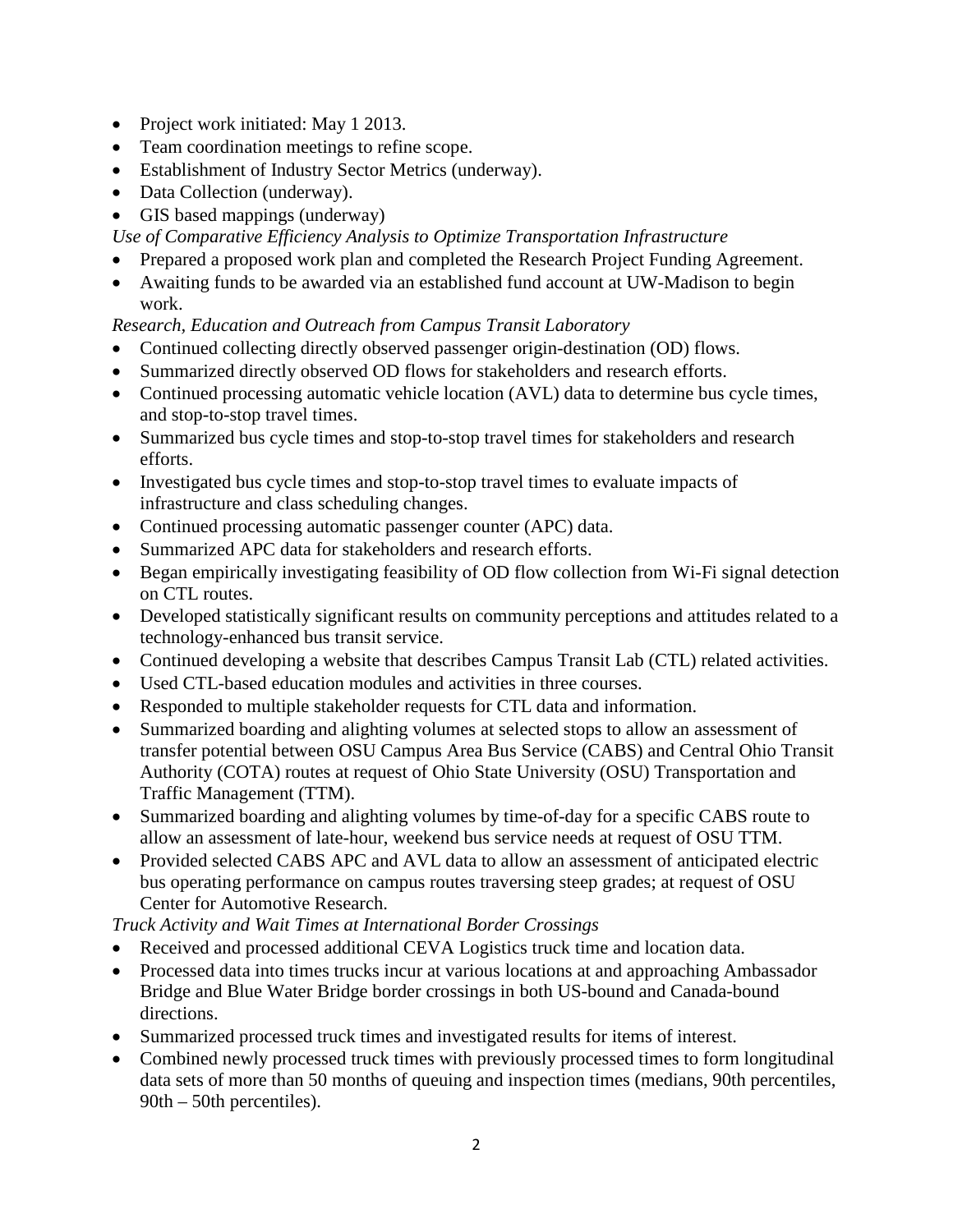- Downloaded aggregate volume data of total and truck traffic using Ambassador Bridge and Blue Water bridges for same multi-year time period.
- Processed longitudinal data to determine long-term trends and monthly variations.

*Stationary LiDAR for Traffic and Safety Applications – Vehicles Interpretations and Tracking*

- Testing the TScan hardware components installed in the van (LiDAR, two surveillance cameras, data storage, PT mounts).
- Testing data acquisition and retrieval in laboratory conditions Collecting data at a pilot intersection in West Lafayette and evaluating.
- Testing the LiDAR data acquisition and retrieval in controlled (indoor conditions).
- Acquisition of data at a pilot intersection and their visualization with the vendor software.
- Developing formulae for conversion of data points' spherical coordinates to orthogonal coordinates.

*Driving Simulator Laboratory: Traveler Behavior Modeling and Interactive Experiments to Address Mobility and Safety Needs*

- Institutional Review Board approval for the participation of human subjects in the experiment.
- Graduate, undergraduate, and high school intern hiring.
- Experiment network building in SCANeR.
- Demand calibration in AIMSUN to create ambient traffic for the experiments.
- Online survey development to collect participants' socioeconomic information, daily travel behavior, and trip information usage.
- Computer program implementation for information provision and triggering incidents during the experiments.
- Reward system development to encourage realistic driving behavior.
- Navigation system development to provide location information to participants during experiments.
- Experiment participation scheduling system development.
- Development of driving simulator experiment website.

## **Specific Objectives**

*Analysis of Policies Aimed at Increasing Use of Natural Gas in the Transportation System*

- The major objective of this research is to evaluate a series of natural gas for transportation policy options and to compare them with existing options for electric vehicles, biofuels, CAFE standards, etc.
- The policy incentives that will be considered are: 1) incentives to create natural gas fueling stations, 2)subsidies for natural gas vehicles comparable to the benefits provided to the country from their use, 3)incentives for retrofitting gasoline vehicles for conversion to CNG, and 5)incentives for fleet adoption of CNG.

*Information and Transportation Choices, Long- and Short-Term, that Link Sustainability and Livability Project*

• Assess the capacity of provision of transportation-relevant information to affect long and short run decisions, including (from long- to short-term) residential locational choice, auto ownership, mode choice and route choice.

*Using Naturalistic Driving Performance Data to Develop an Empirically Defined Model of Distracted Driving*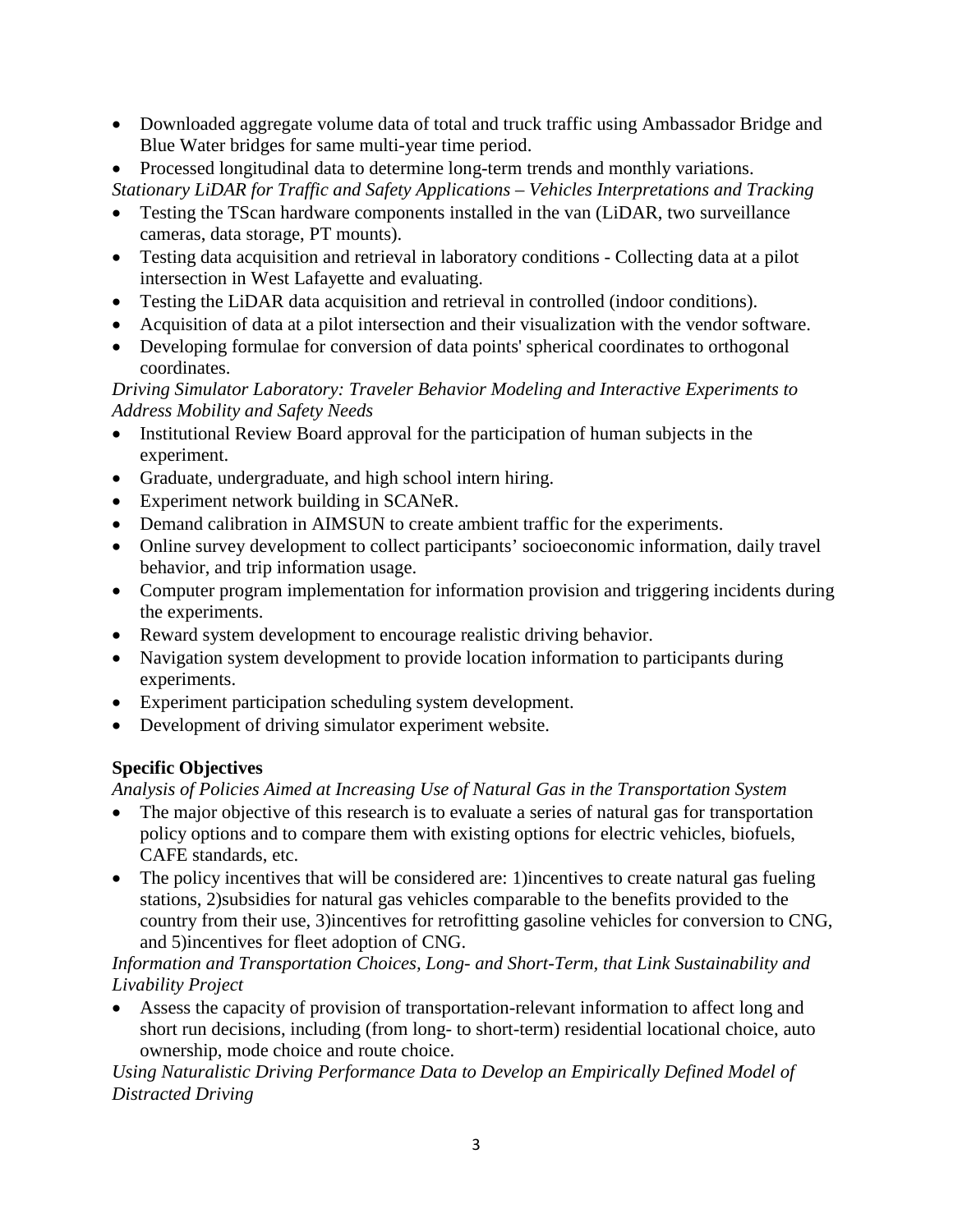- Review what is already known regarding driver distraction, its measurement, and association with vehicle kinematics.
- Collect data from a sample of drivers demonstrating distracted and undistracted driving.
- Develop an algorithm to identify distracted driving and estimate the level of distraction using kinematic indicators 4) validate the algorithm using telematic data from instrumented vehicles.

### *Accessibility-Based Evaluation of Transportation and Land-Use Planning: From Laboratory to Practice*

- To Answer: What is effect of mobility standards on transportation and land use; what difference would accessibility standards make; what impediments exist to adoption of accessibility standards; what approaches can be developed to overcoming those impediments.
- On the assumption that one of the obstacles under #3 will be difficulties in applying existing methods, under #4: development of graphical tools for analyzing and displaying accessibility; development of easy-to-use quantitative tools for analyzing and describing accessibility.

*Standardized Metrics for Accessibility: Establishing a Federal Policy-Relevant Knowledge Base*

- Assess the current state of standardized transportation data.
- Document the range of current practice with regard to the needed inputs to accessibility analysis.
- Develop a framework for standardizing the inputs to accessibility metrics.

### *Mapping New Mobility Business and Employment Opportunity in Michigan: Developing a Data-Driven Graphic Platform for Assessing and Advancing Industry Cluster Development Opportunities in Urban Regions*

- Develop a framework for data collection and indicators to identify the entities that comprise the new mobility 'industry'.
- Assemble GIS encoded data to map the geospatial relations between multiple 'sub-sectors' of this group of entities.
- Develop the logics for a tool that can map relational data between actors within this group of entities based on actor-network mapping practices.

*Research, Education and Outreach from Campus Transit Laboratory* 

- Sustain, develop, and showcase the CTL as a living lab infrastructure supporting research, education, and outreach.
- Archive and process data on passenger flows, vehicle locations, and community perceptions and travel patterns related to a technology-enhanced transit service.
- Exploit CTL to develop seed research investigations, modules for coursework, training of students in data collection, and focused studies of immediate interest to service operators
- Develop collaborations with transit agencies and other investigators based on CTL-related activities.

*Truck Activity and Wait Times at International Border Crossings*

- Obtain geo-fence-based truck time and location data for trucks crossing the Ambassador and Blue Water bridges.
- Process data into information on times truck incur at various activities at and near the Ambassador Bridge and Blue Water Bridge border crossing facilities.
- Interpret processed information into results of general and targeted interest.

• Deliver targeted information to stakeholders.

*Stationary LiDAR for Traffic and Safety Applications – Vehicles Interpretations and Tracking*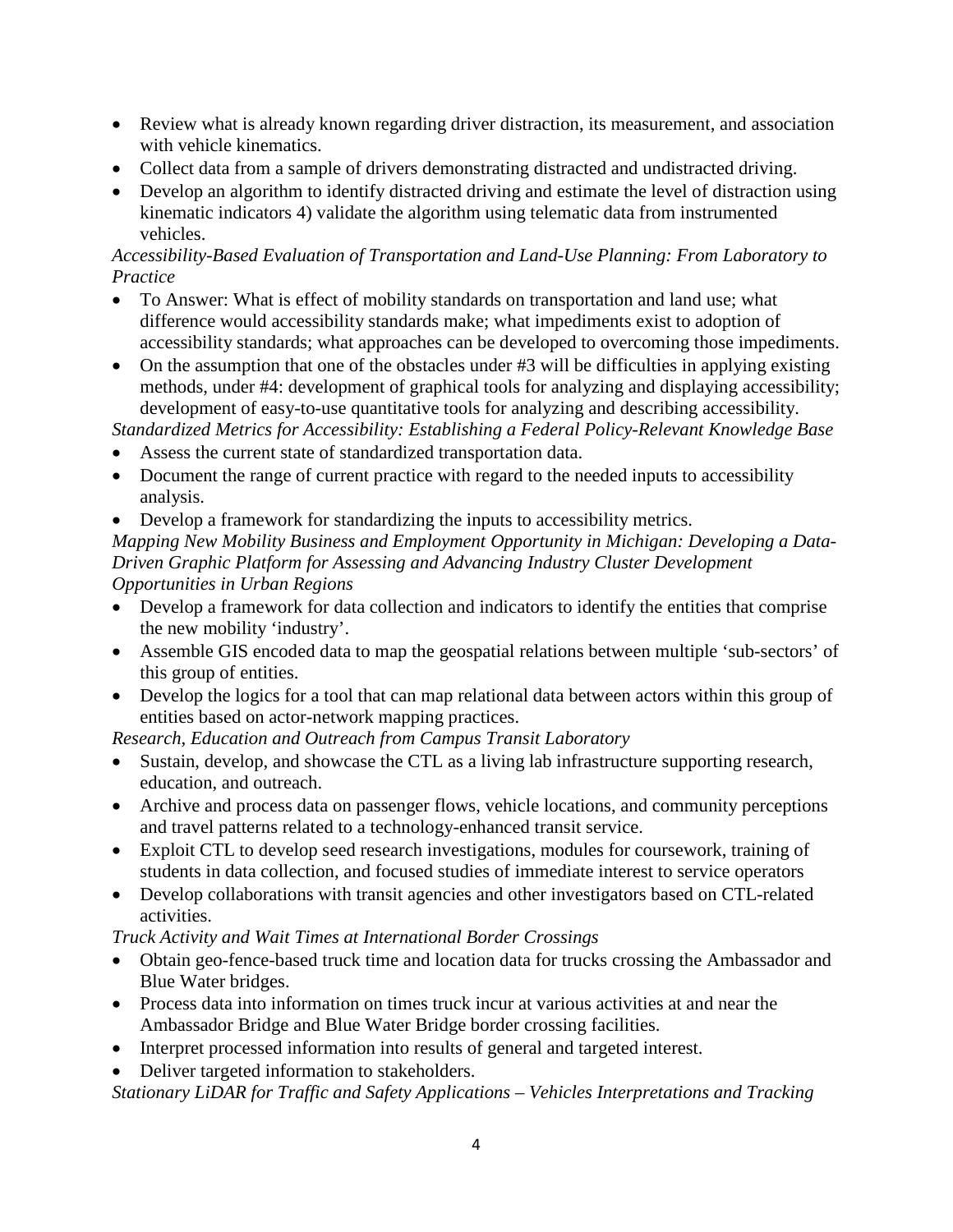- Finalize testing the integrated system.
- Deploy the TScan hardware at a pilot intersection, collect and visualize data clouds using the vendor software.
- Compare the visualized data with the video images.
- Test TScan hardware the installed components Fix if needed malfunctioning hardware operations - Test the data acquisition and storage at a pilot road.

*Driving Simulator Laboratory: Traveler Behavior Modeling and Interactive Experiments to Address Mobility and Safety Needs*

- Establish and sustain the Driving Simulator Lab as infrastructure to conduct interactive experiments using travelers so as to perform research on driver behavior and safety as well as policy and market aspects of Advanced Traveler Information Systems.
- Develop a comprehensive methodology to better assess the potential value of real-time information to travelers.
- Exploit synthetic driver choice behavior data to construct reliable quantitative models for evaluating Advanced Traveler Information Systems using performance measures beyond travel time benefits.
- Use archived interactive experiment data and the analytical models developed as educational materials to help graduate and undergraduate students better understand the present state-ofthe-art in human performance modeling and related safety aspects.
- Use the Driving Simulator Lab platform to generate education modules to highlight various dimensions related to driver performance, behavior, and safety for middle and high school students.

### **Significant Results**

### *Using Naturalistic Driving Performance Data to Develop an Empirically Defined Model of Distracted Driving*

- Relevant literature has been reviewed, though that applying specifically to vehicle kinematics was small.
- A sample of distracted driving behaviors has been identified and matched undistracted driving segments are being identified.

*Standardized Metrics for Accessibility: Establishing a Federal Policy-Relevant Knowledge Base*

• Although we are only a few weeks into the project, we have learned that there is wide agreement among practitioners, scholars, and industry experts that efforts to standardize transportation data have been limited.

*Research, Education and Outreach from Campus Transit Laboratory Showcase*

- Observed OD flow data were collected and summarized. Results were also provided to researchers evaluating the performance of OD estimation models.
- Regression-based analysis using APC and AVL data was conducted to demonstrate the effect of roadway infrastructure changes, class scheduling changes, and passenger boarding and alighting volumes on bus cycle time and stop-to-stop travel times.
- Regression-based analysis using APC and AVL data was conducted to demonstrate the effect of temperature and precipitation on bus-vs.-walk choice.
- Binary logit-based analysis using APC and AVL data was conducted to quantify the impact of bus travel times on bus route choice and to demonstrate a difference in the choice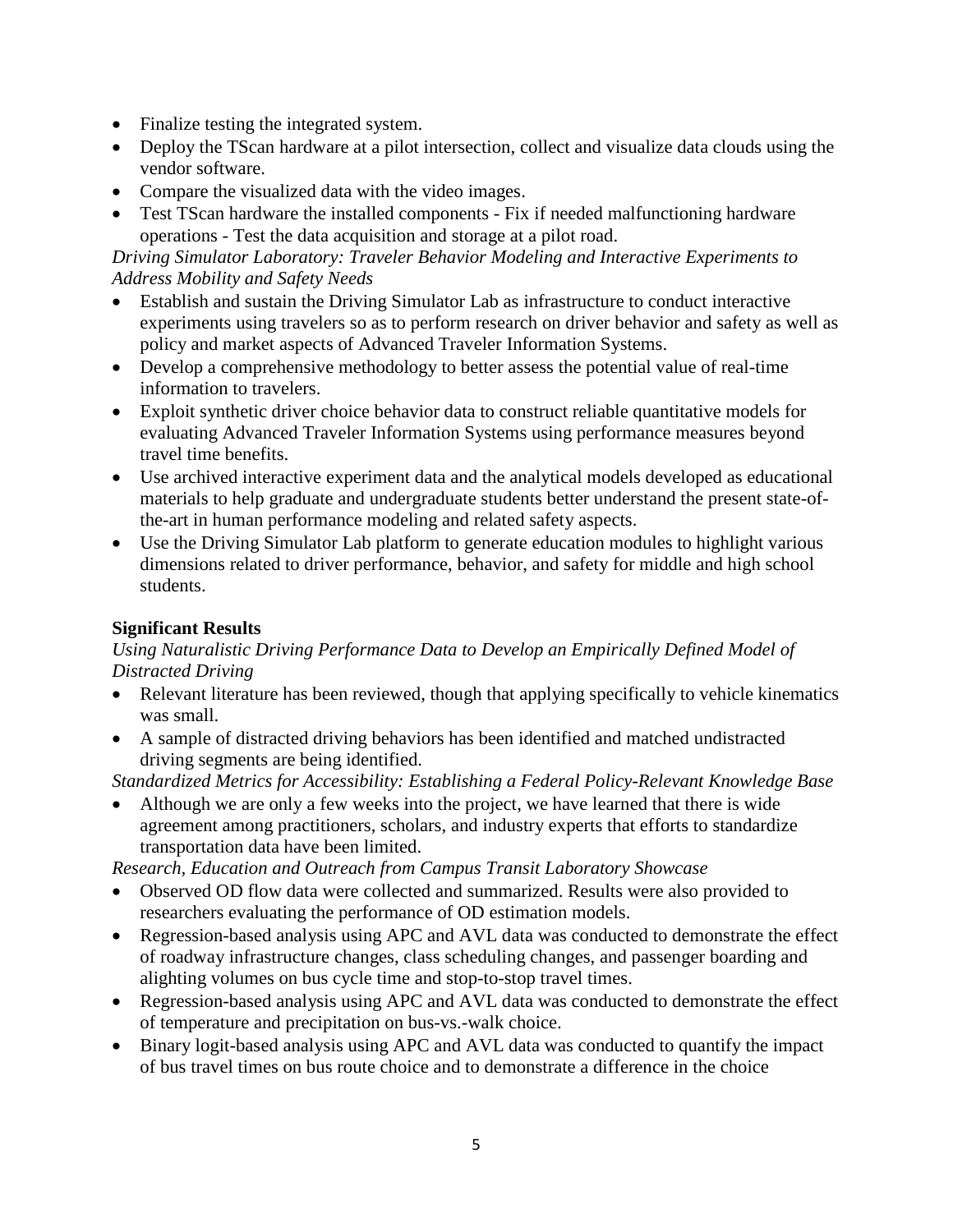probabilities depending on the route alignment and the land-use traversed, after controlling for travel time differences.

- Binary logit-based analyses using responses to web-based surveys of the campus community were conducted to demonstrate that real-time passenger information system users value transit service more than nonusers and feel safer in using transit and that both transit users and nonusers value the environmental and traffic reduction contributions provided by transit service.
- CTL data and context were successfully used in three OSU courses: Five students (out of twelve) in a graduate-level transportation demand course used CTL data as the basis of their term projects. All 30 students in an undergraduate/graduate course in public transportation used CTL data and infrastructure for a major course project. CTL routes and data, as well as a formulation previously developed by CTL investigators, were used as an example of applied linear programming in a 137-student course on civil and environmental engineering economics and optimization.

### *Truck Activity and Wait Times at International Border Crossings*

- A decrease in times associated with a targeted action was observed (release of more specific information awaiting company clearance).
- A change in the location of the Blue Water Bridge Canada-bound inspection location was seen not to have a noticeable effect on upstream truck times.
- Strong time-of-day effects on truck travel times on surface streets in Windsor, Canada were seen.
- Long term trends were observed for both US- and Canada-bound truck queuing times at both the Ambassador Bridge and Blue Water Bridge crossings.
- Stronger long term decreases were seen in U.S. inspection times than in Canadian inspection times.

#### *Stationary LiDAR for Traffic and Safety Applications – Vehicles Interpretations and Tracking*

- The TScan hardware operates correctly after fixing a minor server malfunction (incorrect settings).
- Positioning of the TScan is important for the quality of the collected data. Development of an algorithm to convert spherical data to orthogonal tied up with the intersection plane initiated
- The TScan data acquisition and storage work properly. Positioning of the LiDAR is important for the quality of collected data.

### *Driving Simulator Laboratory: Traveler Behavior Modeling and Interactive Experiments to Address Mobility and Safety Needs*

- A driving simulator experiment network that replicates the highway system of the city of Indianapolis was built to provide a more realistic driving experiment environment.
- A microscopic simulation model was established for the experiments. The simulation model was calibrated for different experiment scenarios base on real-world traffic volume and travel time data under different congestion levels.
- A driving simulator experiment website is available to help participants in understanding the experiment objectives, detailed experiment steps, and getting familiar with the driving simulator.
- Multiple information provision mechanisms were realized and will be available during the experiments, including: (i) Variable Message Signs, which provide generic travel information; (ii) Text messages through portable devices, which provide customized travel information; (iii) Voice messages, which provide detailed turn-by-turn route suggestion; (iv)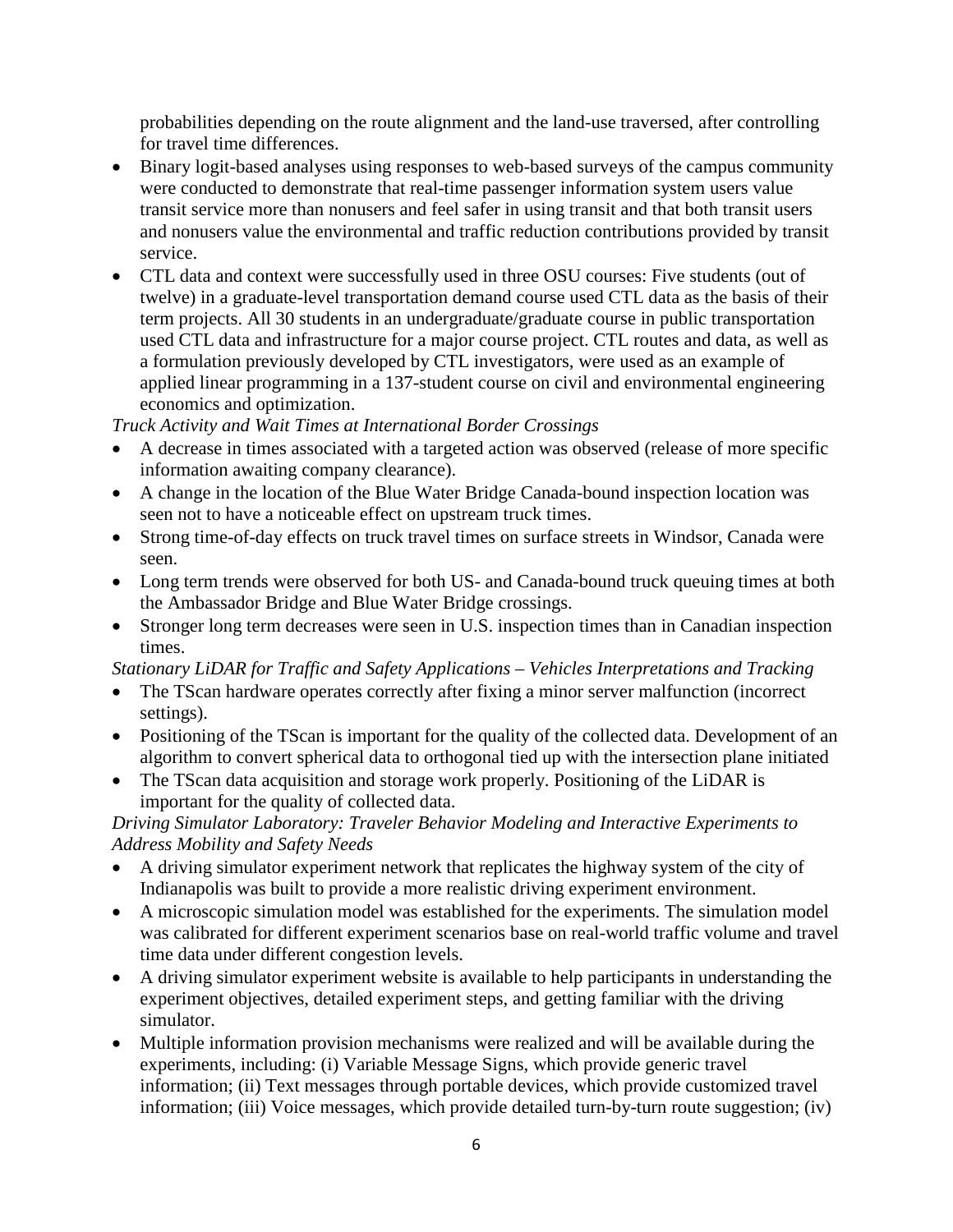vehicle position in the experiment network, which provides location information to help participants drive to assigned destination.

• Familiarity with information technologies will be surveyed. Familiarity with technologies is one of the important aspects that impact traveler responses to real-time travel information. As in reality, more and more travel information provision mechanisms depend on the advanced information technologies. Portable devices such as smartphones and tablets are commonly used by travelers to access real-time travel information. Understanding the relationship between familiarity with technologies and responses to real-time travel information will help in researching driver behavior as well as improving the development of Advanced Traveler Information Systems.

### **Key Outcomes and Other Achievements**

*Research, Education and Outreach from Campus Transit Laboratory* 

- Dissemination of CTL-related research results further established CTL as a platform that supports the development of new research ideas.
- An externally funded project that was largely motivated by CTL activities was begun and a second was awarded.
- A CTL graduate research associate participated in the 2013 International Road Federation Scholar Program.
- CTL investigators held discussions with Jacksonville transit and Xerox about joint activities that take advantage of CTL infrastructure.
- During the reporting period two new undergraduate students inquired about participating in CTL activities as a result of exposure, during the previous reporting period, to the CTL in a large undergraduate transportation engineering class; one of these two students was incorporated into regular activities.
- Three students completed M.S. theses based on CTL activities; a fourth student completed an extended M.S. project based on CTL activities; a fifth student completed a PhD dissertation, where empirical analysis used CTL AVL data.

*Truck Activity and Wait Times at International Border Crossings*

- New data were successfully processed and merged with old data to form longitudinal data sets.
- Targeted results were produced for private stakeholder and general community.
- Canadian political official involved with trans-border trade expressed specific interest in trends of border crossing times.

*Stationary LiDAR for Traffic and Safety Applications – Vehicles Interpretations and Tracking*

- The TScan is hardware installed and integrated.
- Formulae for conversion from spherical data to orthogonal are tied up with the intersection plane initiated.
- The TScan hardware is tested and working.

*Driving Simulator Laboratory: Traveler Behavior Modeling and Interactive Experiments to Address Mobility and Safety Needs*

- Driving simulator experiment network.
- Calibrated AIMSUM microscopic simulation model.
- Driving simulator experiment website.
- Experiment scheduling system.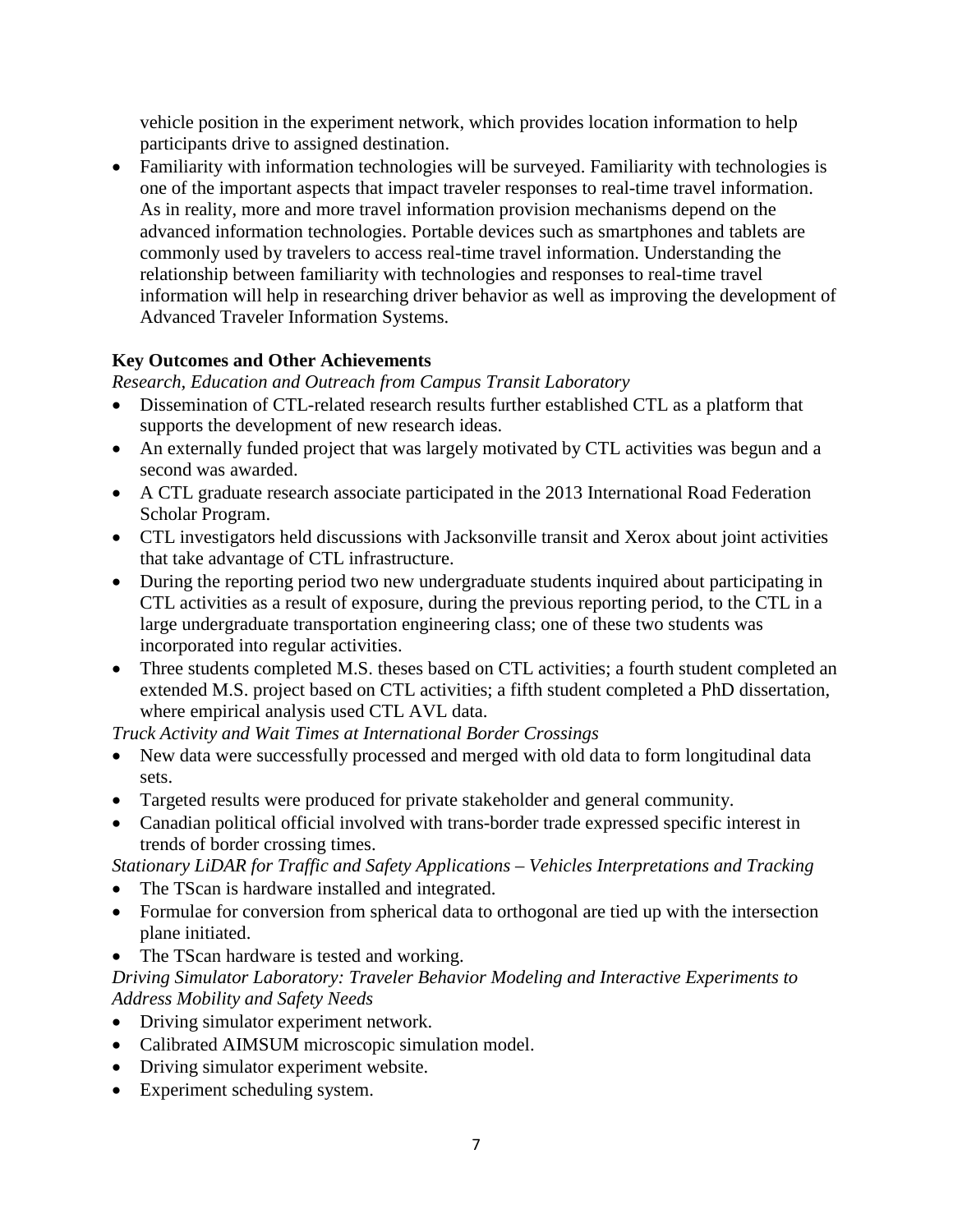- Online survey system.
- Route guidance system.
- Vehicle positioning system.
- Reward system.
- Information provision and incident triggering programs.

### **Efforts to Disseminate Results**

*Research, Education and Outreach from Campus Transit Laboratory* 

- Wrote and submitted journal and conference proceedings papers.
- Prepared and presented technical results at a national conference and developed abstracts and presentations for additional conferences to be held in future reporting periods.
- Prepared three M.S. theses and one PhD dissertation based on CTL activities and using CTL data.
- Communicated pertinent results to transit stakeholders through reports and meetings.
- Communicated overall activities and results to university administrators associated with university resource planning and data services.

*Truck Activity and Wait Times at International Border Crossings* 

• Papers and presentations are being prepared. • Dissemination efforts are being developed. *Driving Simulator Laboratory: Traveler Behavior Modeling and Interactive Experiments to Address Mobility and Safety Needs*

- Presented results in conference.
- Invited partner institution (Martin University) group to visit Driving Simulator Laboratory.
- Communicated the novelty of experiments and possible implications with policy makers.

## **Plans for Next Reporting Period (July - December 2013)**

*Analysis of Policies Aimed at Increasing Use of Natural Gas in the Transportation System*

• We will complete the project during this period and produce journal papers and other outputs.

### *Information and Transportation Choices, Long- and Short-Term, that Link Sustainability and Livability*

• Project will begin. Michigan side will be providing Ann Arbor data for on-line accessibility, mapping tool, developing accessibility/livability indices, testing of on-line mapping tool, developing the Ann Arbor study population, and developing survey instrument.

*Using Naturalistic Driving Performance Data to Develop an Empirically Defined Model of Distracted Driving*

• Continue on with steps two through four of the study protocol.

*Accessibility-Based Evaluation of Transportation and Land-Use Planning: From Laboratory to Practice* 

- Select case study locations Develop focus group protocols Run focus groups.
- Initiate case-study research.
- Initiate graphical side of research with case study and quantitative.

*Standardized Metrics for Accessibility: Establishing a Federal Policy-Relevant Knowledge Base*

• Build a catalog of data requirements. Answer: which data are reported to other levels of government (esp. federal); which data come from which levels of government (local, regional, state); and how are they reported (format, mechanism, etc.)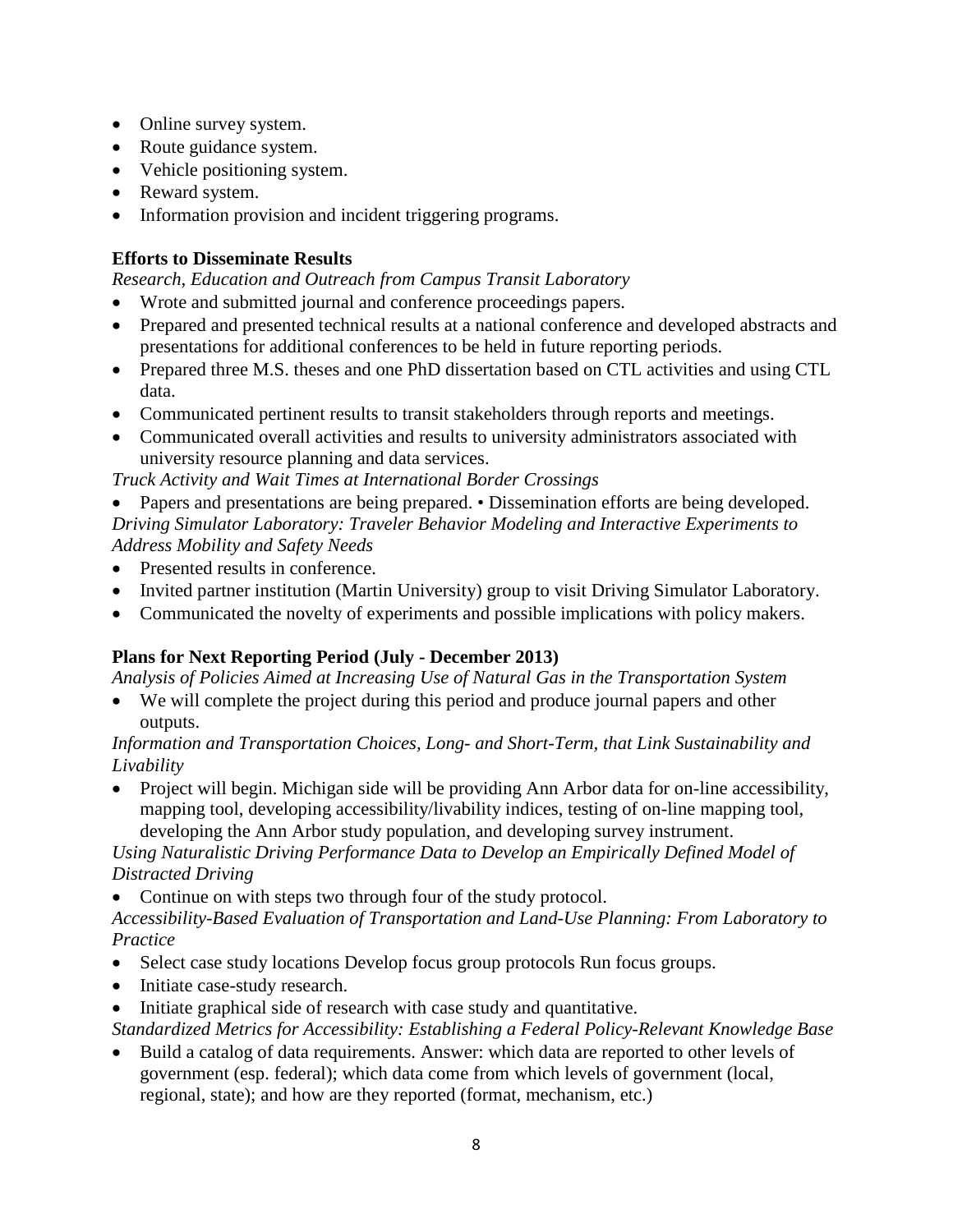- Write a summary that describes the range of issues involved with travel demand modeling data that we previously collected from MPOs, including (a) How do the data we received from each MPO line up with the data that we requested? (i.e., who provided what, and what's missing?); (b) Which softwares were used for each MPO?; (c) For the data that were provided, how do variables match up across MPOs?
- Develop a database of data items relevant to accessibility. Database will demonstrate range of use of each data item across MPOs, potential approaches to standardizing data item.
- Conduct interviews with public officials at various levels of government, including local, regional, and federal, and document viewpoints on current data requirements and on the possibility of modifying current data to advance accessibility-based evaluation. (e.g., What are the methods for defining, collecting, storing, and publishing data?)

*Mapping New Mobility Business and Employment Opportunity in Michigan: Developing a Data-Driven Graphic Platform for Assessing and Advancing Industry Cluster Development Opportunities in Urban Regions*

- Scope defined in project submission will be undertaken between July Dec 2013. *Use of Comparative Efficiency Analysis to Optimize Transportation Infrastructure*
- Phase 1: July to September 2013. In this initial phase, the cycle of cost and condition in transportation infrastructure maintenance decision making will be defined and the parameters will be identified. The work in this phase involves the following:
	- o Examining stages of progression in annual maintenance cycle at state transportation agencies.
	- o Defining the cost-condition cycle as a generic model that encompasses common stages of annual maintenance cycle of transportation infrastructure.
	- o Investigating the most common and relevant parameters in the cost-condition cycle. This includes determining data needs and availability.
	- o Studying the interaction between input and output parameters of different types of transportation infrastructure while linked to the cost-condition cycle. Phase 2: October to December 2013. This phase includes defining case studies for different types of situations using cost-condition cycle model. Case studies will be divided according to the following:
		- Different types of transportation infrastructure.
		- Different performance measures.
		- Different input and output parameters.
		- Different levels of maintenance coverage area (county, district, region, state)
- This phase also introduces the usage of Data Envelopment Analysis (DEA) as a way to implement Comparative Efficiency Analysis. In this phase the selection procedure to find the most suitable DEA models for all of the types listed above will be described.

*Research, Education and Outreach from Campus Transit Laboratory Showcase*

- Data collection: Collect automatic vehicle location (AVL), automatic passenger counter (APC), Wi-Fi based flow, and directly observed OD flow data
- Research: Exploit manual, web-based, and automatic data-driven investigations to generate and investigate research hypotheses
- Education: Use CTL based modules in two courses
- Outreach and communication: Discuss results and future efforts with transit, transportation, and other agencies, disseminate information through CTL website, and prepare and submit/deliver articles and presentations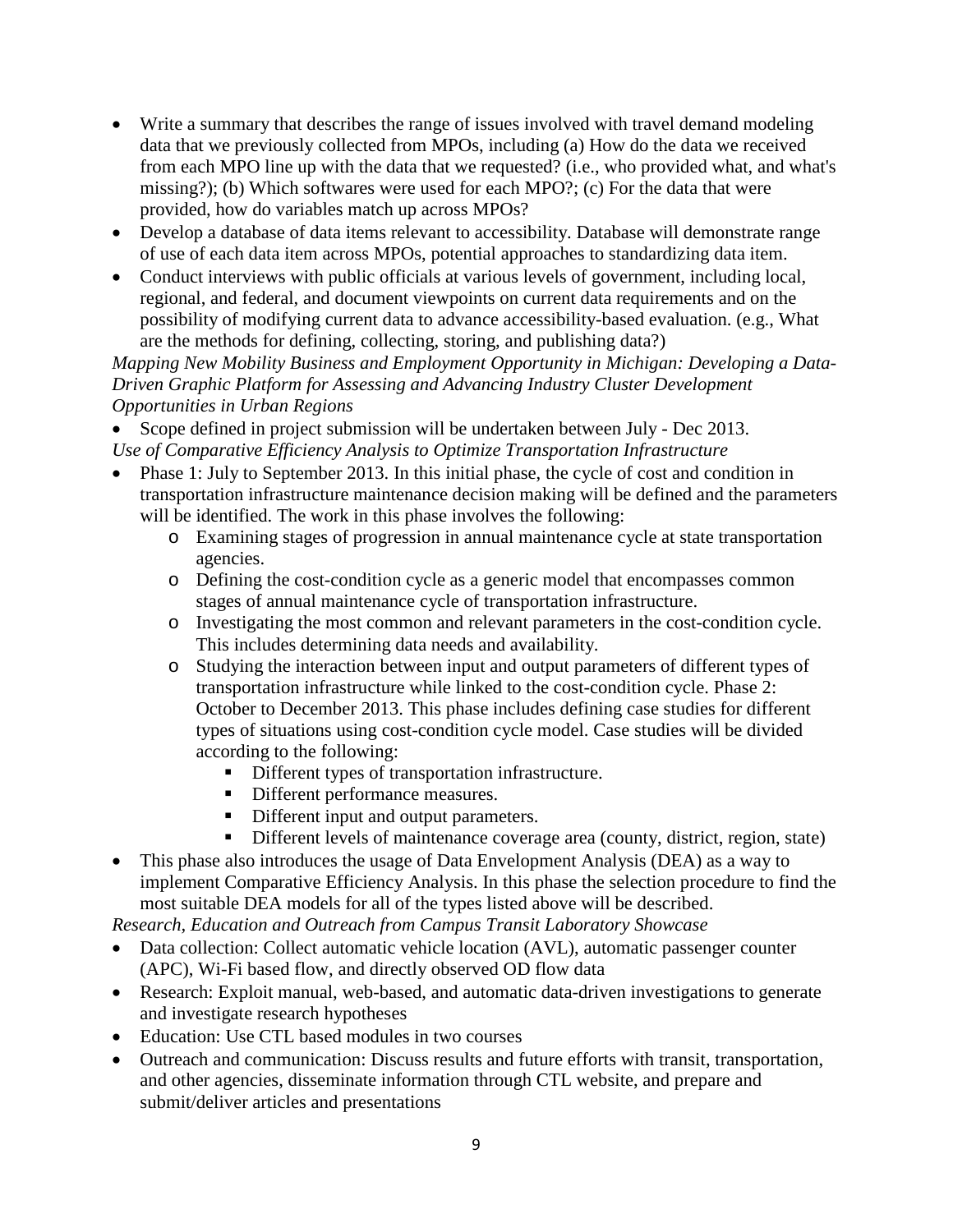*Truck Activity and Wait Times at International Border Crossings*

- Obtain, process, and analyze new data Meet with data supplier and project partners to redefine geo-fences
- Investigate quantitative relations among queuing time, inspection time, and volume data
- Develop relations with expected stakeholders
- *Stationary LiDAR for Traffic and Safety Applications – Vehicles Interpretations and Tracking*
- Finalize and implement formulae for conversion of data points spherical coordinates to orthogonal coordinates
- Develop an algorithm for separating vehicle data from background data Develop vehicles tracking algorithm

*Driving Simulator Laboratory: Traveler Behavior Modeling and Interactive Experiments to Address Mobility and Safety Needs*

- Pilot tests: Test and calibrate the driving simulator experiments and survey system.
- Participant recruitment: Recruit participants among the staff and students in Purdue University and people living in West Lafayette, Lafayette, and Indianapolis, IN.
- Experiment execution: Conduct the designed experiments using the driving simulator with interactive surveying system.
- Data analysis: Analyze the experiment data to identify factors in traveler decision-making process and the psychological effects of travel information provision.
- Model development: Develop analytical models to predict traveler responses and design more efficient information deployment strategies.

## **PART 2: PRODUCTS**

*Using Naturalistic Driving Performance Data to Develop an Empirically Defined Model of Distracted Driving*

• Databases: We are developing a database containing the data on this sample, but it is not yet complete and will be used for analysis.

*Research, Education and Outreach from Campus Transit Laboratory Showcase*

- Publications, conference papers, and presentations
	- o Chen, C., "Using Archived Bus Automatic Vehicle Location Data to Identify Indications of Recurrent Congestion," PhD. dissertation, The Ohio State University, April 2013 (acknowledgment of federal support: yes)
	- o Ettefagh, M., "Effects of Real-time Passenger Information Systems on Perceptions of Transit Services: Investigations of The Ohio State University Community," M.S. thesis, The Ohio State University, April 2013 (acknowledgment of federal support: yes)
	- o Hertler, G., "Effect of Service, Temporal, and Weather Variables on Short Bus Transit Passenger Trips: Investigations of OSU's Intra-campus Transit Demand," M.S. thesis, The Ohio State University, April 2013 (acknowledgment of federal support: yes)
	- o Reinhold, H.E., "Combining Transit Route Origin-Destination Passenger Flow Matrices into Integrated Area or Corridor Matrices: Evaluating Flow Patterns on the OSU Campus and along a Columbus Corridor," M.S. thesis, The Ohio State University, April 2013 (acknowledgment of federal support: yes)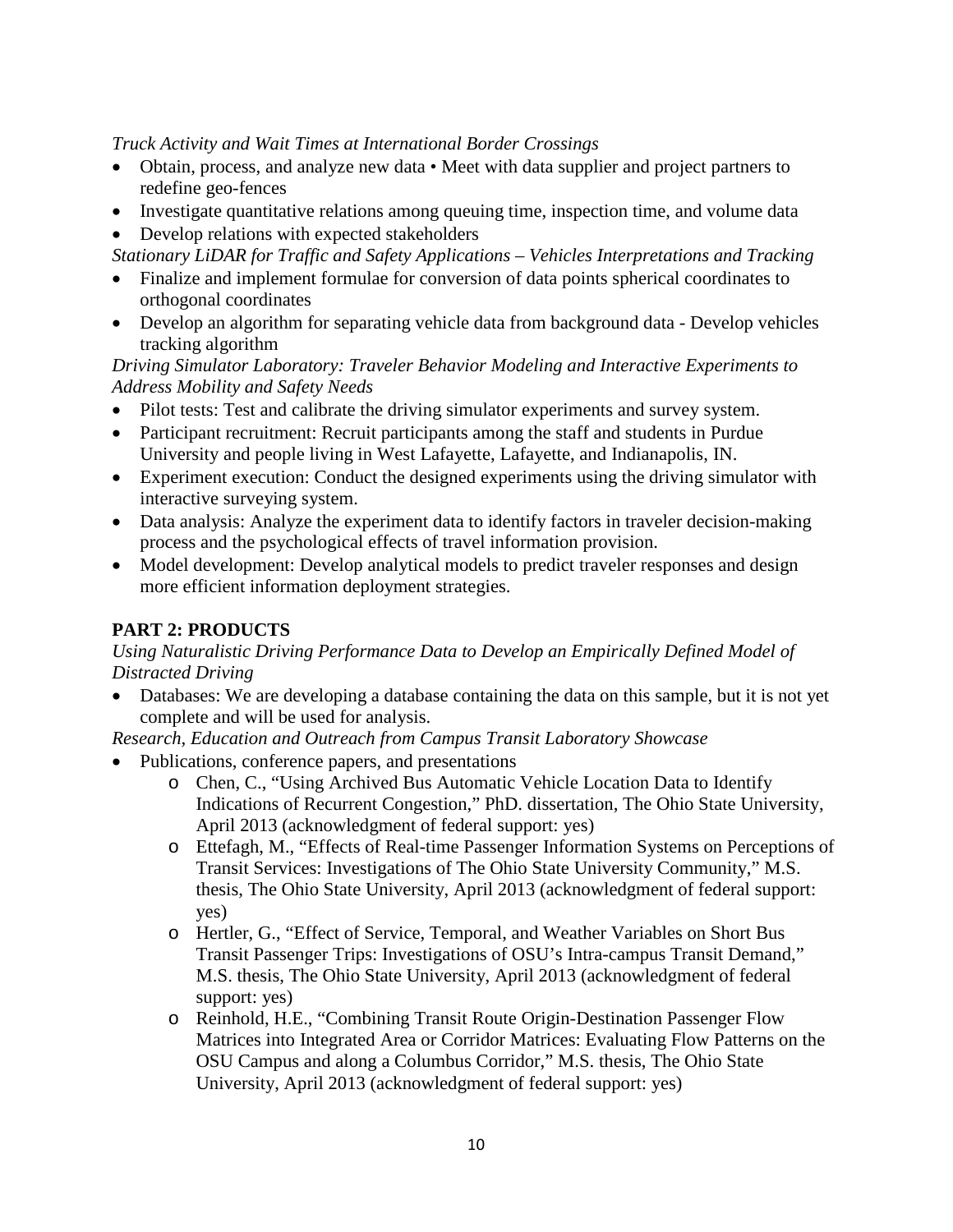- Websites: A website was updated to include among other things, activities and results from this project:<http://transitlab.osu.edu/campus-transit-lab>
- Technologies or techniques
	- o Commercial-grade state-of-the practice automatic vehicle location technologies, passenger information systems, and automatic passenger counter technologies implemented on an operational bus service provided data that were regularly downloaded and stored.
	- o New investigations using Wi-Fi sensing technologies were begun.
- Databases: Databases that include bus location, position, and speed data, bus passenger boarding and alighting data, estimated and observed bus passenger origin-destination flows were updated.
- Physical Collections
	- o Bus passenger origin-destination flows were manually collected.
	- o Manually assisted, exploratory Wi-Fi based flow data collection was begun.
- Software or NetWare: Various codes for archiving, processing, and analyzing the rich and large datasets collected through the Campus Transit Lab were developed.
- Educational aides or curricula
	- o Data obtained from the CTL, as well as the physical infrastructure, were again used in a variety of transportation and civil engineering courses.
	- o Hands-on experience in transit data collection was provided to graduate and undergraduate students associated with the project.
	- o Experience with practical transit planning and operations issues was provided to graduate students through the outreach activities.
- Data & Research Material: Data that include bus location, position, and speed data, bus passenger boarding and alighting data, estimated and observed bus passenger origindestination flows were updated.
- Models
	- o Models were estimated to investigate effects of infrastructure, class schedule, and boarding and alighting volumes on bus travel times.
	- o Models were estimated to indicate the effects of temperature and precipitation, as well as agency specific factors, bus ridership.
	- o Models were estimated to indicate the effect of transit real-time information systems on perceptions of transit service quality, safety, and external benefits.
- Other publications, conference papers and presentations
	- o Ji, Y., R.G. Mishalani, and M.R. McCord, "Estimating Transit Route-level OD Flow Matrices from APC Data on Multiple Bus Trips Using the IPF Method with an Iteratively Improved Base," presentation at the Meeting of the Transportation Research Board, Washington, DC, January 2013 (acknowledgment of federal support: yes)
	- o McCord, M.R., and Mishalani, R.G., OSU Campus Transit Lab (CTL): Background, Data, Applications, and Outreach. Presentation to OSU Chief Data Officer, The Ohio State University, Columbus, OH, June 3, 2013 (acknowledgment of federal support: yes)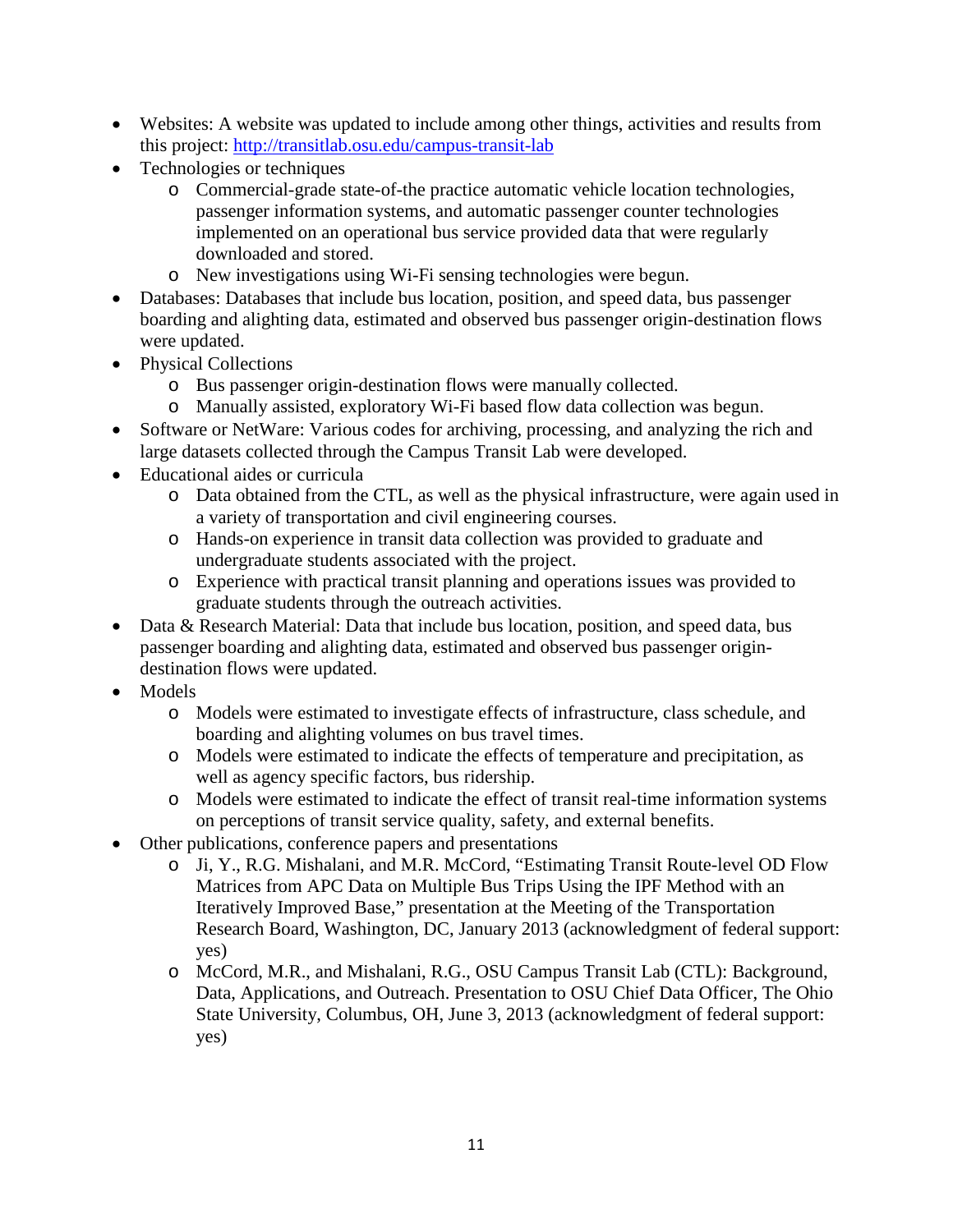#### *Truck Activity and Wait Times at International Border Crossings*

- Technologies or techniques: Vehicle location and timing technologies in use on operating trucks and virtual geo-fences are combined to produce unique datasets.
- Databases: Aggregated longitudinal and disaggregated, truck trip-level databases are developed for truck times incurred in multiple activities. (Data are received from private trucking company, and truck trip-level data are not presently available for public dissemination.)
- Software or NetWare: Various codes are developed to process raw data into times truck incur at various locations and to process truck trip-level times into summary measures.
- Educational aides or curricula: Project data and analysis related to the project formed the basis of an individual term project by a student in a graduate level transportation analysis course.
- Data and Research Material: Unique aggregated longitudinal and disaggregated, truck triplevel data are amassed.

#### *Driving Simulator Laboratory: Traveler Behavior Modeling and Interactive Experiments to Address Mobility and Safety Needs*

- Publications, conference papers, and presentations:
	- o Srinivas Peeta (2013) "Understanding the Psychological Effects of Real-Time Information for the Travel Experience and Related Performance Measures"
	- o Session 160: *Impact of Information on Decisions, Choices, and Behaviors of Travelers* (Workshop) sponsored by the TRB Use Information Systems committee (AND20) at 92nd Annual TRB Meeting, Washington DC, January, 2013
- Websites: Experiment website is available at: [www.purdue.edu/drivingsimulator](http://www.purdue.edu/drivingsimulator)

### **PART 3: PARTICIPANTS & COLLABORATING ORGANIZATIONS**

#### **Partnership Organization Information**

*Using Naturalistic Driving Performance Data to Develop an Empirically Defined Model of Distracted Driving*

• University of Michigan Risk Science Center University of Michigan School of Public Health Matching funds collaborative brainstorming

*Standardized Metrics for Accessibility: Establishing a Federal Policy-Relevant Knowledge Base* • Rockefeller Foundation New York, NY Financial support

*Mapping New Mobility Business and Employment Opportunity in Michigan: Developing a Data-Driven Graphic Platform for Assessing and Advancing Industry Cluster Development Opportunities in Urban Regions*

- NextEnergy, Detroit MI. In kind personnel/time contribution and network development. *Research, Education and Outreach from Campus Transit Laboratory*
- The Ohio State University Department of Transportation and Traffic Management, Columbus, Ohio. Financial support, In-kind support, Facilities.
- Clever Devices in Woodbury, New York. In-kind support.

*Truck Activity and Wait Times at International Border Crossings* 

- Michigan Tech Research Institute, Ann Arbor, Michigan. In-kind support, facilities, collaborative research.
- CEVA Logistics, worldwide offices. Support in the form of data.

#### **Other Collaborators or Contacts**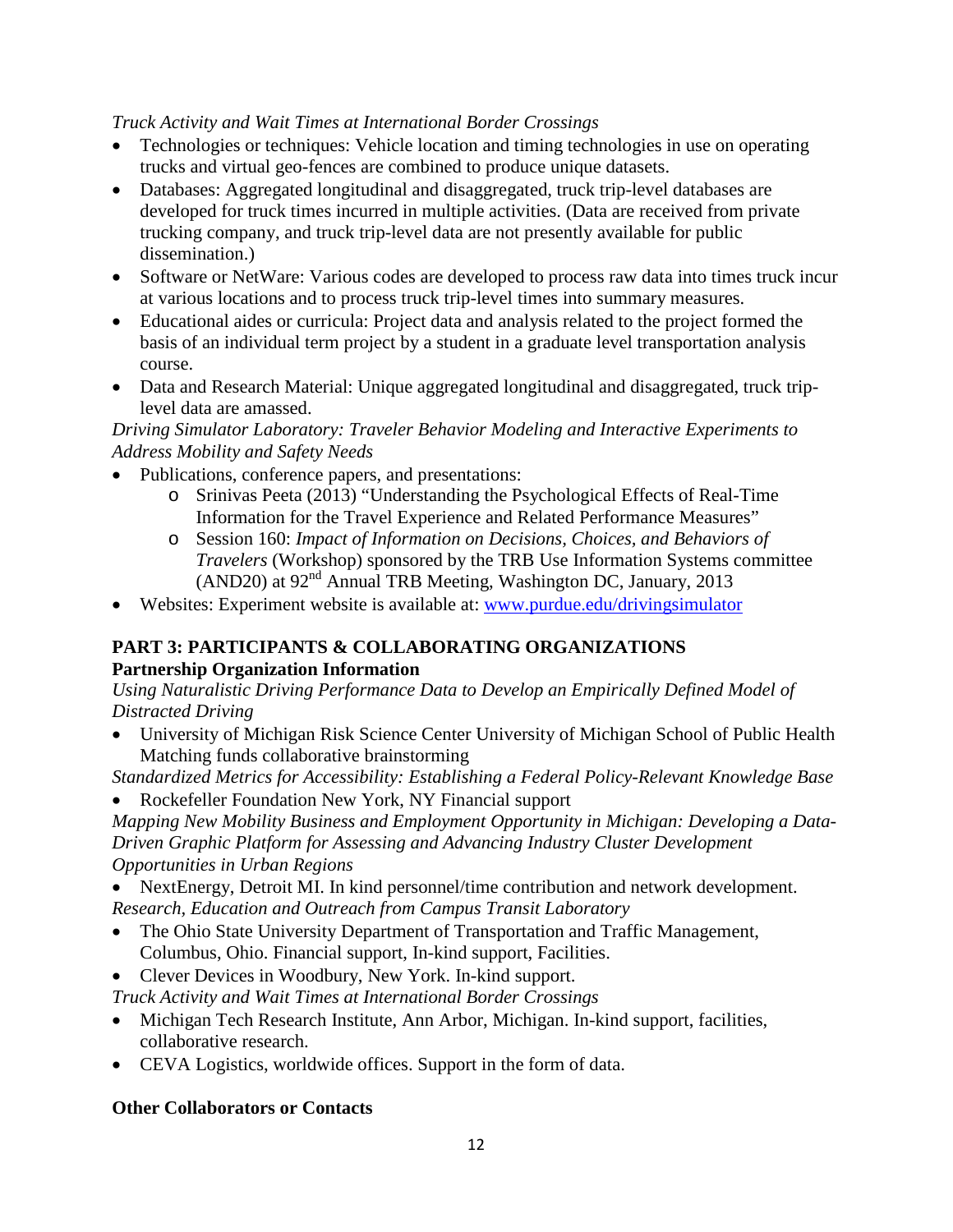*Mapping New Mobility Business and Employment Opportunity in Michigan: Developing a Data-Driven Graphic Platform for Assessing and Advancing Industry Cluster Development Opportunities in Urban Regions*

• Brookings Institution, SMART, University of Michigan UMTRI, Peter Adriaens (U-M Ross/ CoE), Dr. Sven Stremke, Wageningen, University and Research Centre, Andy van den Dobbelsteen, Delft University of Technology.

#### *Accessibility-Based Evaluation of Transportation and Land-Use Planning: From Laboratory to Practice*

• Co-PIs are from Urban and Regional Planning, Architecture, and University of Michigan Transportation Research Institute.

#### **Research, Education and Outreach from Campus Transit Laboratory**

• Civil Engineering and Statistics researchers and students collaborate on various project activities. A faculty member at Tongji University uses CTL data for education and research purposes at his institution. NEXTRANS researchers are collaborating with same individual on activities of value to the project. A faculty member at Tongji University (China) uses CTL data for education and research purposes at his institution. NEXTRANS researchers are collaborating with same individual on activities of value to the project.

*Truck Activity and Wait Times at International Border Crossings*

• Civil Engineering and Statistics researchers and students collaborate on project activities.

### **PART 4: IMPACT Impact on the Development of the Principal Discipline the Program**

*Analysis of Policies Aimed at Increasing Use of Natural Gas in the Transportation System*

• The new transportation data and analysis will be available to MARKAL modelers, and the results will be presented at conferences and published in disciplinary journals.

*Using Naturalistic Driving Performance Data to Develop an Empirically Defined Model of Distracted Driving*

• None yet, though we anticipate that the results will contribute to the ability to measure and study driver distraction and may lead to the development of mitigation devices.

*Accessibility-Based Evaluation of Transportation and Land-Use Planning: From Laboratory to Practice* 

• Reform transportation and land-use planning practice around accessibility-based (rather than mobility-based evaluation)

*Standardized Metrics for Accessibility: Establishing a Federal Policy-Relevant Knowledge Base*

The project seeks to understand how a standardized set of data generated by regional planning agencies might be collected in a repository to facilitate consistent and dependable accessibility-based analysis among places and through time.

*Research, Education and Outreach from Campus Transit Laboratory* 

- Results from project activities add to the body of knowledge on transit travel behavior and transit operations and also motivate additional studies by the project research team and others. In addition, the results can inspire improvements in decisions taken by transit planners and operators that allow better transit service to be provided at lower cost.
- Successful implementation of course modules based on CTL activities, context, and data help promote the pedagogical use of "living laboratories" in Civil Engineering instruction.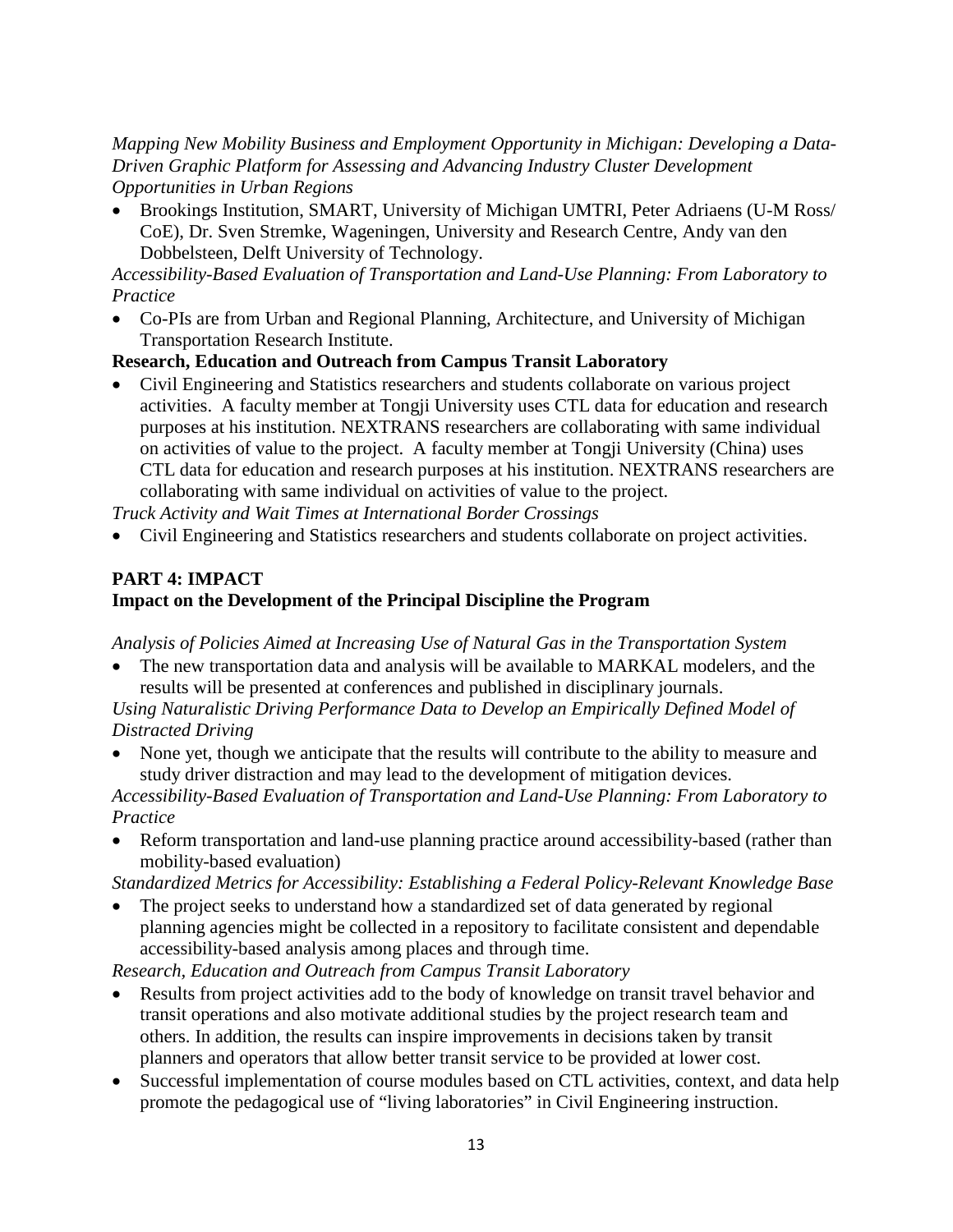*Truck Activity and Wait Times at International Border Crossings* 

• Results from project activities provide unique information on times trucks incur when crossing two of the busiest and highest valued freight border crossings in North America.

#### **Impact on other Disciplines**

*Using Naturalistic Driving Performance Data to Develop an Empirically Defined Model of Distracted Driving*

• None yet, though this is anticipated to extend the ability of Risk Science to be applied to research on distracted driving by providing a means of measuring the occurrence and severity of driver distraction in large samples.

*Accessibility-Based Evaluation of Transportation and Land-Use Planning: From Laboratory to Practice*

• Other transportation fields: engineering, economics would also be fundamentally transformed by the mobility-to-accessibility shift.

*Research, Education and Outreach from Campus Transit Laboratory Showcase*

• Collaboration among Civil Engineering and Statistics researchers help Civil Engineering students better understand data analysis techniques and Statistics students work gain experience by working in an applied setting.

*Truck Activity and Wait Times at International Border Crossings*

• Collaboration among Civil Engineering and Statistics researchers help Civil Engineering students better understand data analysis techniques and Statistics students gain experience by working in an applied setting.

*Driving Simulator Laboratory: Traveler Behavior Modeling and Interactive Experiments to Address Mobility and Safety Needs*

• Undergraduates from other disciplines are attracted to transportation. Undergraduates from Mechanical Engineering, Computer Science, Chemistry, and Environmental Engineering, were selected and working as summer interns in the Driving Simulator Lab.

### **Impact on Transportation Workforce Development**

*Accessibility-Based Evaluation of Transportation and Land-Use Planning: From Laboratory to Practice*

• Training around accessibility becomes a route for transformation of the field

#### **Research, Education and Outreach from Campus Transit Laboratory**

- Seven graduate and three undergraduate students regularly collected passenger flow information on CTL buses.
- Four graduate students experimented with Wi-Fi data collection on Central Ohio Transit Authority buses.
- One summer intern from the University of California Berkeley was integrated into data collection activities on CTL buses and CTL research and outreach activities.
- Eight graduate students regularly processed and analyzed automatically collected CTL data.
- One hundred thirty-seven undergraduate students learned bus scheduling issues and applied linear programming based on CTL results and data in a classroom setting. Thirty undergraduate/graduate students developed transit data collection and analysis skills in a classroom setting. Five graduate students conducted in-depth analysis based on CTL activities and using CTL data and communicated results in end-of-term presentations.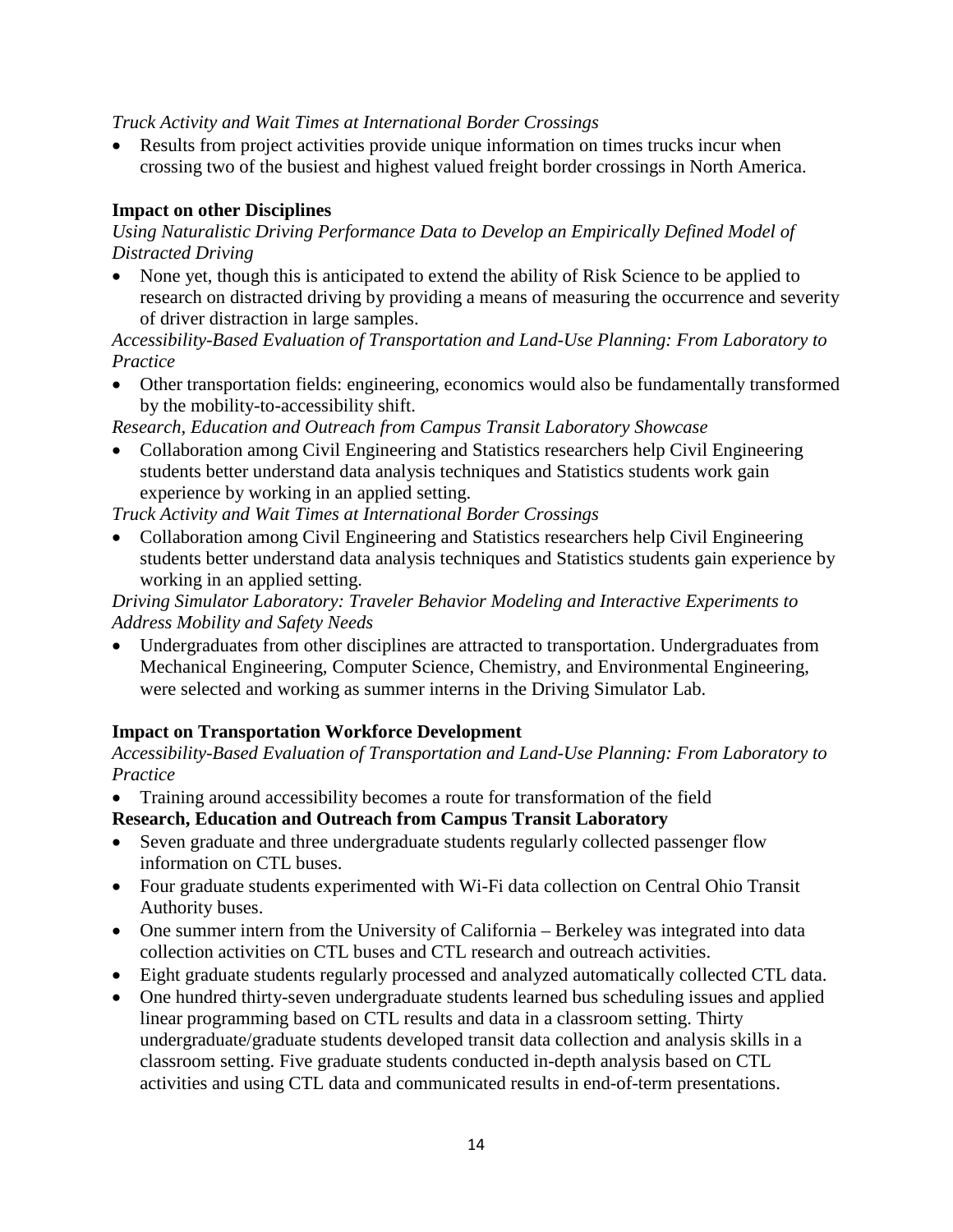• Five graduate students completed theses, reports, or dissertations based on CTL activities and using CTL data. Of these, three accepted competitive positions in the transportation industry during this reporting period, a fourth accepted a position shortly after the end of this reporting period, and the fifth accepted a non-transportation position in the information technology industry.

*Truck Activity and Wait Times at International Border Crossings* 

- Two graduate students and one undergraduate intern regularly processed and interpreted uniquely collected data.
- Using project data and context, one student conducted in-depth, quantitative analysis for term project in a graduate level transportation course and communicated results in a presentation.

*Driving Simulator Laboratory: Traveler Behavior Modeling and Interactive Experiments to Address Mobility and Safety Needs*

- Internship opportunities are available for graduate, undergraduate, and high school students to work in the Driving Simulator Lab.
- Graduate students were provided the opportunity to work in the Driving Simulator Lab that can lead to multiple dimensions of possible research in the area of traveler behavior and safety.
- Minority and women students were provided the opportunities to improve professional skills in transportation through research and internships.

#### **Impact on physical, institutional, and information resources at the university or other partner institutions**

*Using Naturalistic Driving Performance Data to Develop an Empirically Defined Model of Distracted Driving*

• None yet, but the results should contribute to the ability to identify, measure and understand the effects of driver distraction on safety and injury risk.

*Standardized Metrics for Accessibility: Establishing a Federal Policy-Relevant Knowledge Base*

• Scholars and public policy analysts, through their research, will be better positioned, by tracking progress over time and across place, to discover new approaches to policy making.

*Research, Education and Outreach from Campus Transit Laboratory* 

- The Ohio State University Campus Transit Lab is a unique living laboratory that is used for research, education, and outreach. This project makes a major contribution toward providing the physical and human resource infrastructure required to develop, sustain, and take advantage of the laboratory.
- CTL results in the amassing of large datasets relating to transit passenger flows, transit vehicle operations, passenger information systems, and transit user and non-user perceptions and attitudes towards transit services.

*Truck Activity and Wait Times at International Border Crossings* 

This project results in the amassing of a large and unique dataset on truck times when conducting multiple activities at two major border crossings.

#### *Driving Simulator Laboratory: Traveler Behavior Modeling and Interactive Experiments to Address Mobility and Safety Needs*

The Driving Simulator Lab setup is a state-of-the-art facility at the NEXTRANS Center, Purdue University. The advanced driving simulator has the unique capability of replicating/mapping a large city network and creating ambient traffic via integration to micro-simulation software (AIMSUN). This is one of the most advanced driving simulator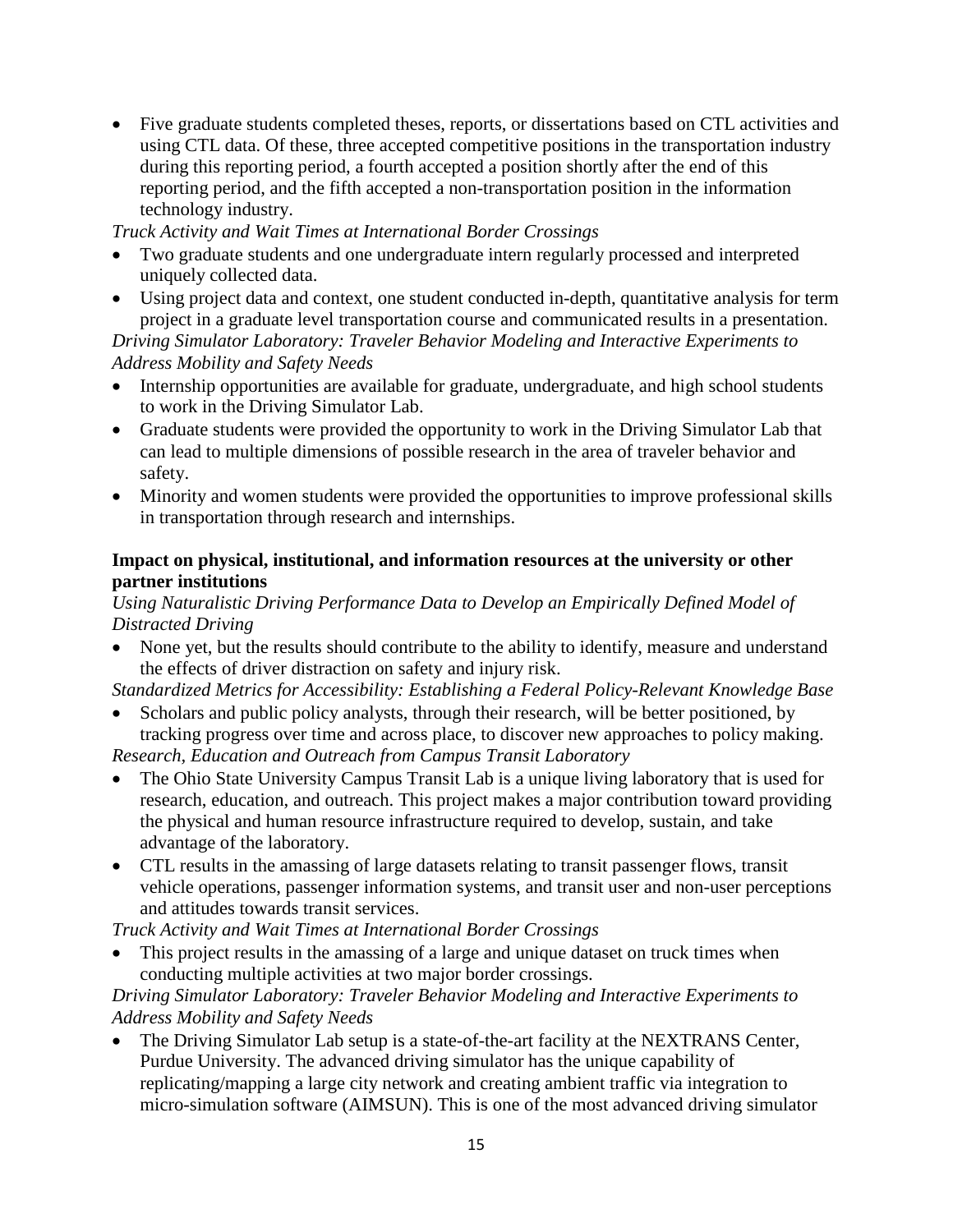labs for understanding driver response to real-time information provision across many dimensions that have not been previously addressed in a research setting, but have key implications for safety and effectiveness of information in the real world. With its advanced features, the driving simulator provides a robust and realistic driving experience for drivers. The driving simulator is connected to three high-performance computers and other hardware components such as webcams, video capturing devices and high definition multi-media displays. The Driving Simulator Lab represents a unique physical and institutional resource.

### **Impact on Technology Transfer**

*Accessibility-Based Evaluation of Transportation and Land-Use Planning: From Laboratory to Practice*

- University of Michigan will likely host a conference on the topic in 2014 or 2015.
- *Research, Education and Outreach from Campus Transit Laboratory*
- Amassed data are already leading to results of research and practical value that are communicated via presentations and publications. Ways to possibly broaden this communication will be explored.

*Truck Activity and Wait Times at International Border Crossings* 

Efforts will be made to communicate results to stakeholders.

*Driving Simulator Laboratory: Traveler Behavior Modeling and Interactive Experiments to Address Mobility and Safety Needs*

- The results from this study will provide government and public sector transportation agencies an assurance that they are targeting their limited funds toward technologies that are most likely to improve the nation's highway system and deliver maximum benefit to travelers. This study will help traffic information service providers and investment decision-makers in understanding the value of real-time information and traveler behavioral response to it. Also, it will help in deciding the content and amount of information necessary for travelers to make informed and effective routing decisions.
- The ability to explicitly quantify the human behavior dimension provides a broader set of performance measures to public/private sector stakeholders relative to the evolution of the traveler information services market.

### **Impact on Society beyond Science and Technology**

*Accessibility-Based Evaluation of Transportation and Land-Use Planning: From Laboratory to Practice* 

• Designed to improve the practice of transportation and land-use planning

*Standardized Metrics for Accessibility: Establishing a Federal Policy-Relevant Knowledge Base*

We expect that fostering more accessibility-based analysis will lead to more environmentally sound and socially equitable transportation investments.

*Research, Education and Outreach from Campus Transit Laboratory* 

• The overall project is focused on improving transit services, increasing transit utilization, and enhancing transit efficiency, all of which lead to more socially, economically, and environmentally sustainable transportation systems.

*Truck Activity and Wait Times at International Border Crossings* 

• The overall project is focused on improving freight flow across international borders, which is essential to international competitiveness.